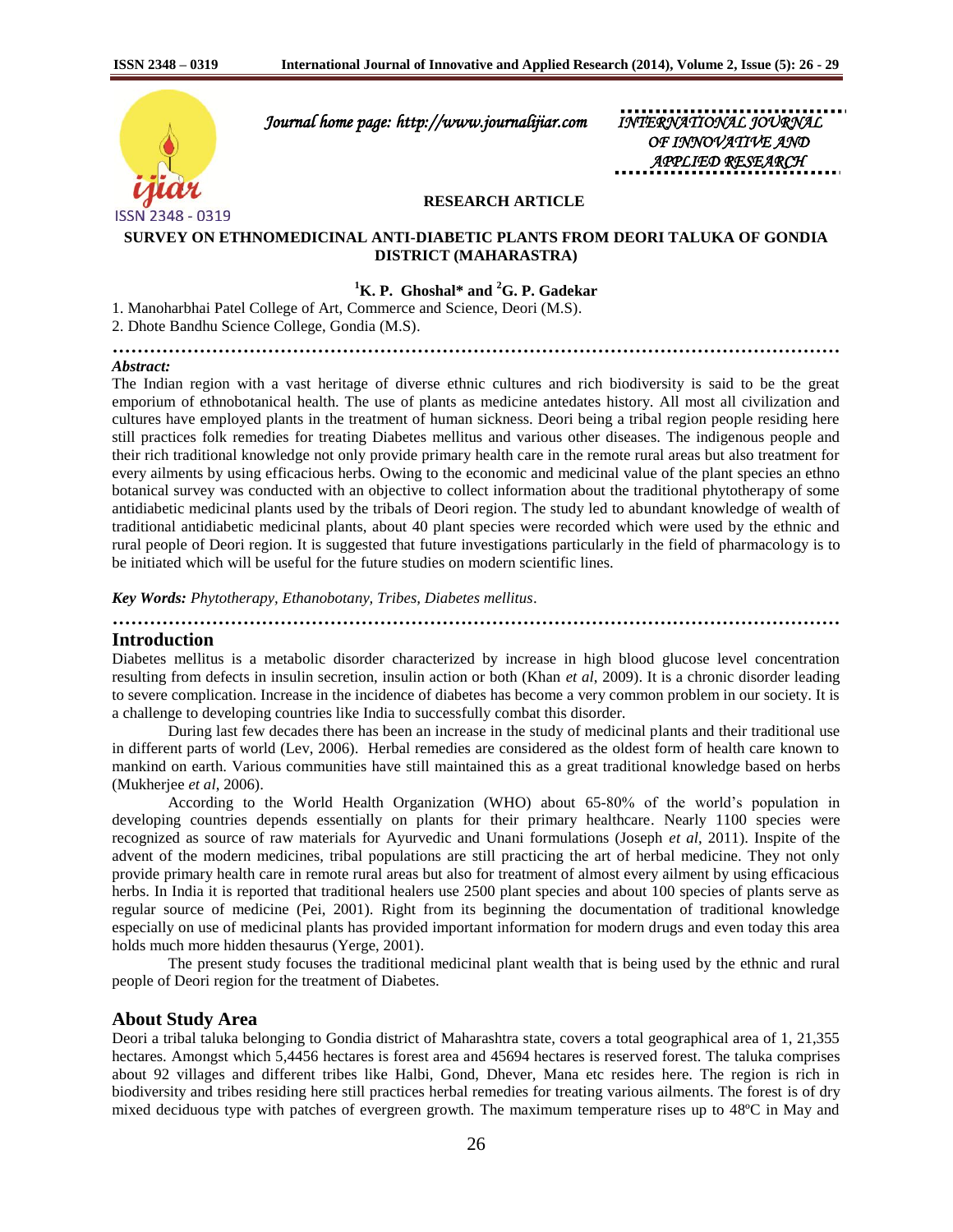minimum lies up to 9 to 10ºC in January. The average rainfall is about 1200 to 1400 Cm. For a proper and systematic study, the sites were selected considering the density of flora. The data were obtained from local aborigines who were hakims, priests, tribal people who have the knowledge of therapeutic value of the plants.

# **Material and Methods**

Following methods were adopted by the authors during the course of investigations.

 The plants used by the ethnic and rural people in the treatment of various diseases were collected by the investigators from the different study sites.

 The data were obtained after carefully planned field trips. During the field trip personal interview was made between the authors and tribes of the regions.

 Data regarding herbal remedies were collected from native informants who were hakims, priests, tribal people and common people who have knowledge of the therapeutic value of the plants and was recorded carefully.

Plant specimens were collected from different study sites and were identified (Rendle, 1986).

 Flora of our region (Ugemughe) was used to ascertain the nomenclature of the plant species used for identification and authentication of the plant species (Ugemughe, 1986).

The present study presents data which is the general results of the ethnobotanical survey conducted with a view to gather information on antidiabetic medicinal plants used to treat Diabetes by the local people of this area. About 40 such antidiabatic plant species are recorded. The list of such plant species with their correct botanical name, vernacular name, family and plant part used for treatment is given in table no.1. Amongst all the species, *Agel marmelos, Andrographis paniculata, Ficus species, Azadirachta indica, Moringa oleifera, Butea monosperma, Momordica charantia, Syzygium cumini, Catheranthus roseus, Mangefera indica and Cassia fistula are more commonly used* by the local people for treatment of diabetes. The phytoconstituents obtained from some of these plants are effectively used for drug formulation which is also being mentioned in Table 2.

| S.N | <b>Scientific Name.</b>  | <b>Local Name</b> | Family             | <b>Plant part and uses</b>                                                                           |
|-----|--------------------------|-------------------|--------------------|------------------------------------------------------------------------------------------------------|
| 1.  | Agel marmelos            | <b>Bel</b>        | Rutaceae           | The dried and powdered leaves are<br>used for diabetes                                               |
| 2.  | Asparagus racemosus      | Shatavari         | Asparagaceae       | Tuberous root, used for Diabetes,<br>jaundice, urinary disorder                                      |
| 3.  | Andrographis paniculata  | <b>BhuiNeem</b>   | Acanthaceae        | Leaves, The juice of the leaves<br>used for diabetes.                                                |
| 4.  | Azadirachta indica       | Neem              | Meliaceae          | Leaves, Dried and Powdered leaves<br>are used for diabetes                                           |
| 5.  | Aristolochia bracteolate | Kiramar           | Aristolochiaceae   | Leaves, Leaf juice is taken orally to<br>treatment of diabetes.                                      |
| 6.  | Aloe vera                | Korphad           | Liliaceae          | Leaves, Leaf gel are taken orally to<br>control diabetes.                                            |
| 7.  | Allium sativum           | Lasun             | Lilliceae          | Leaves, Juices of the leaves are<br>used for diabetes.                                               |
| 8.  | Allium cepa              | Piyaz             | Lilliceae          | Bulb, Bulb of the onion is used for<br>Diabetes.                                                     |
| 9.  | Adhatoda vasica          | Adhursa           | Acantheceae        | Leaf, leaf juice from this plant used<br>for Diabetes.                                               |
| 10. | Butea monosperma         | Palash            | Fabeceae           | Bark used to treat diabetes                                                                          |
| 11. | Brassica juncea          | Rai               | <b>Brasicaceae</b> | Seed, seed decoction is taken daily                                                                  |
| 12. | Cajanus cajan            | Arhar/tur         | Fabaceae           | Seeds, Seeds boiled and taken<br>along with food items.                                              |
| 13. | Coccinia grandis         | Kundru            | Cucurbitaceae      | Aqueous extract of roots leaves and<br>muscilage of fruits is used for the<br>treatment of Diabetes. |
| 14. | Curcuma longa            | Halud             | Zingiberaceae      | Rhizome, it is used for Diabetes.                                                                    |
| 15. | Ficus benghalensis       | Bargad            | Moraceae           | Bark, Bark decoction is used for                                                                     |

**Table 1:** List of Ethnomedicinal antidiabetic plants of Deori region.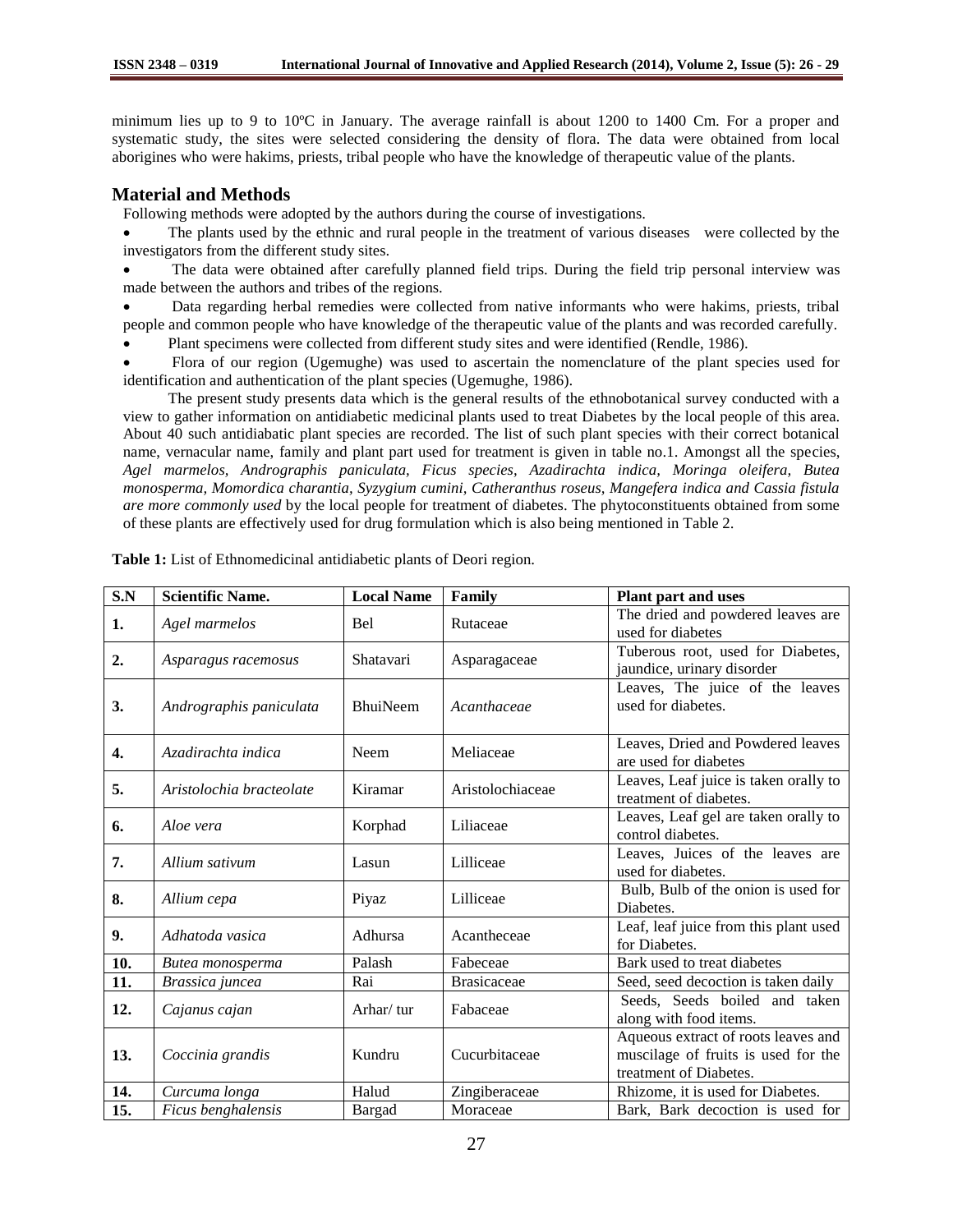|     |                        |                |                      | Diabetes.                              |
|-----|------------------------|----------------|----------------------|----------------------------------------|
| 16. | Ficus religiosa        | Pipal          | Moraceae             | Bark, Bark decoction is used for       |
|     |                        |                |                      | <b>Diabetes</b>                        |
| 17. | Cassia fistula         | Amaltas        | Caesalpiniacea       | Fruits, fruit juice used for Diabetes. |
| 18. | Delonix regia          | Gulmohar       | Caesalpiniacea       | Leaf extract used for Diabetes.        |
| 19. |                        | Amla           | Euphorbiaceae        | Fruit, Fruit juice and powder used     |
|     | Embilica officianalis  |                |                      | for Diabetes.                          |
| 20. |                        | Dudhi          |                      | Leaves, Leaf juice is taken orally     |
|     | Euphorbia hirta        |                | Euphorbiacea         | for treatment of Diabetes.             |
|     |                        |                |                      | Seeds,<br>morning<br>seeded<br>Early   |
| 21. | Syzygium cumini        | Jamun          | Mrytaceae            | powered is taken to cure Diabetes.     |
|     |                        |                |                      | Root decoction is taken orally to      |
| 22. | Ficus racemosa         | Goolar         | Moraceae             | cure Diabetes.                         |
|     |                        |                |                      | Aqueous extract of Leaf and fruit is   |
| 23. | Gymnema sylvestre      | Gurmar         | Apocyanaceae         | taken daily to cure hypoglycemia.      |
|     |                        |                |                      | Leaves, Fresh leaf is<br>taken         |
| 24. | Hibiscus rosa sinensis | Jasvant        | Malvaceae            | regularly.                             |
|     |                        |                |                      | Seed powder is mixed with water        |
| 25. | Momordica charantia    | Krela          | Cucurbitaceae        | and taken orally to treat Diabetes.    |
|     |                        |                |                      | Young leaves, Early morning leaf       |
| 26. | Moringa oleifera       | Mungna         | Moringaceae          | juice is taken orally to cure          |
|     |                        |                |                      | Diabetes.                              |
|     |                        |                |                      | Leaves. The powered leaves are         |
| 27. | Mangifera indica       | Aam            | Anacardiaceae        | mixed with cow milk and taken          |
|     |                        |                |                      | orally to cure Diabetes.               |
|     |                        |                |                      | Seeds, seed are used for the           |
| 28. | Melia azedarach        | <b>Bakneem</b> | Meliacea             | treatment of Diabetes.                 |
| 29. | Ocimum sanctum         | Tulsi          | Lamiace/Labiateae    | Leaves, early morning a pinch of       |
|     |                        |                |                      | leaf is taken to treat Diabetes.       |
| 30. |                        | Aamla          |                      | Fruits are very good antioxidant       |
|     | Phyllanthus emblica    |                | Euphorbiaceae        | properties.                            |
| 31. |                        | Peru/Jam       |                      | Fruit, Daily one fruits is taken to    |
|     | Psidium guajava        |                | Myrtacea             | cure Diabetes.                         |
| 32. | Trigonella foenum      | Methe          | Fabaceae             | Seed is hypoglycemic.                  |
| 33. | Withinia somnifera     | Musli          | Solanaceae           | Leaves, The juice of the leaves        |
|     |                        |                |                      | used for Diabetes.                     |
| 34  | Catheranthus roseus    | Sadaphule      | Apocynaceae          | The juice of the leaves used for       |
|     |                        |                |                      | Diabetes.                              |
| 35. | Madhuca indica         | Mahua          | Sapotaceae           | Bark used for Diabetes.                |
| 36. | Termenalia chebula     | Herna          | Combretaceae         | Powdered<br>exhibit<br>fruit           |
|     |                        |                |                      | hypoglycemic activity.                 |
|     |                        |                | Leguminaceae/Subfam. | Bark extracts and seeds exhibits       |
| 37. | Acacia nilotica        | Babul          | Mimosoideae          | marked hypoglycemic activity.          |
|     |                        |                |                      | Flowers have good antidiabetic         |
| 38. | Punica granatum        | Madulai        | Lythraceae           | property                               |
| 39. | Solanum nigrum         | Mokoi          | Solanaceae           | Leaf juice is taken orally.            |
|     |                        |                |                      | Flowers are taken regularly for        |
| 40. | Cassia auriculata      | Avaram         | Caesalpiniaceae      | Diabetes.                              |

# **Table: 2 List of plants with active principle**

| Sr. No   | Scientific name         | Family      | <b>Active Principle</b> |
|----------|-------------------------|-------------|-------------------------|
|          | Andrographis paniculata | Acantheceae | Andrographolide.        |
| <u>.</u> | Azadirachta indica.     | Meliaceae.  | Beta-sitosterol.        |
| <u>.</u> | Allium sativum.         | Liliaceae.  | Diallyl trisulfide.     |